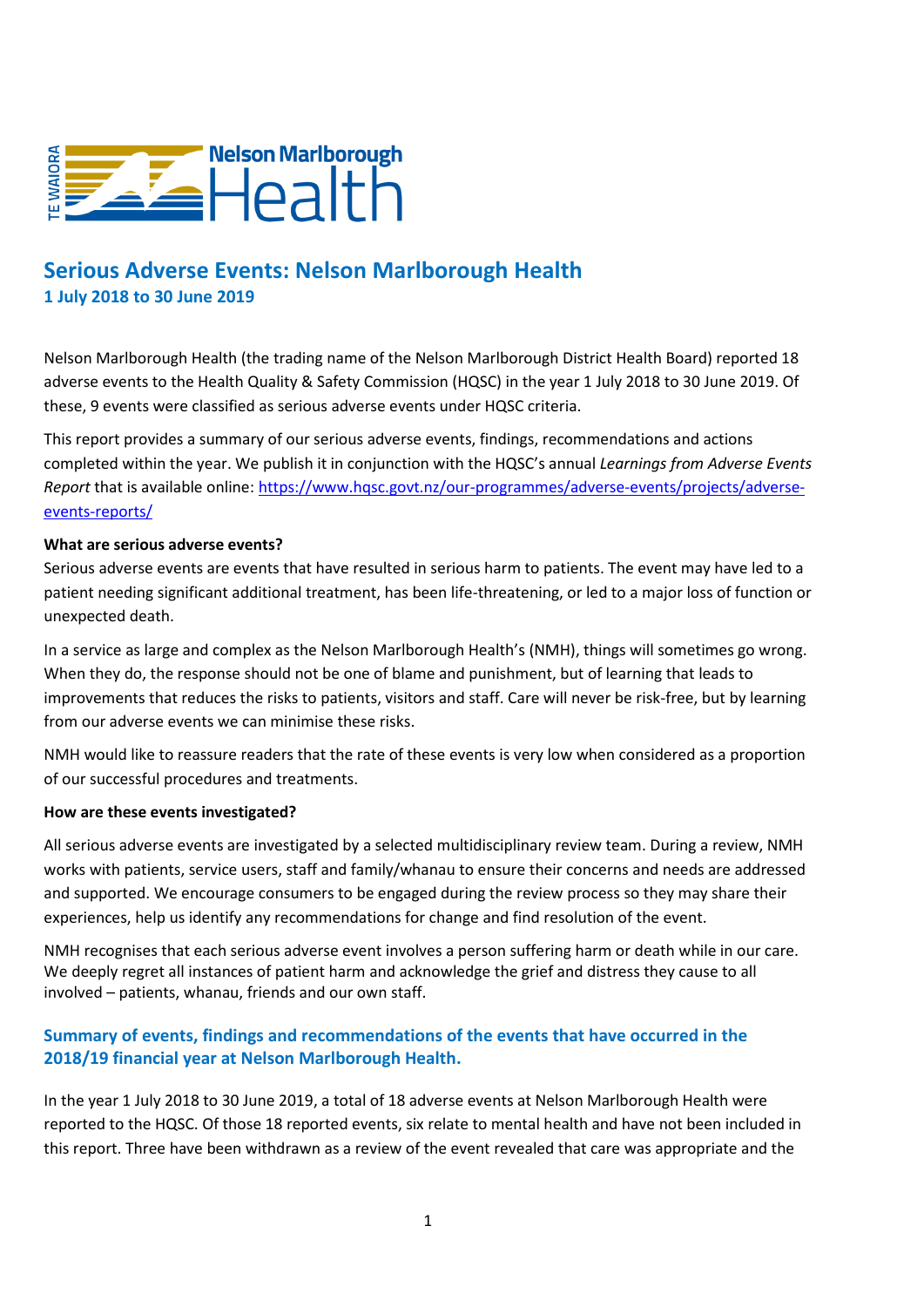harm was not due to the process of our health care. NMH identified nine which met HQSC serious adverse event SAC 1 – 2 and 'Always Review and Report' (ARR) criteria.

*Please note that the events do not include mental health-related incidents; these are reported separately via the Director of Mental Health.*

|  |  | The events have been categorised under the following headings: |  |  |
|--|--|----------------------------------------------------------------|--|--|
|  |  |                                                                |  |  |
|  |  |                                                                |  |  |

| <b>Event Type</b>                    | NMDHB Number reported 1 Jul 2018-30 Jun 2019        | <b>National Number</b> |
|--------------------------------------|-----------------------------------------------------|------------------------|
| <b>Mental health</b>                 | 6 events related to mental health                   |                        |
| <b>Clinical process or procedure</b> | 5 events reported to HQSC relating to patient harm  |                        |
|                                      | due to clinical process of healthcare               |                        |
| <b>Patient falls</b>                 | 3 events related to falls resulting in patient harm |                        |
| Medical device / equipment           | 1 event met criteria for ARR                        |                        |
| <b>Event reported but</b>            | 3 events were withdrawn after review indicated that |                        |
| withdrawn                            | the outcome was not related to the process of       |                        |
|                                      | health care.                                        |                        |
| <b>Total</b>                         | 18                                                  |                        |

## **Recommendations and activities that have taken place as a result of reviews undertaken over 2018 to 2019 year included the following**

- 1. Education, use and improved monitoring of early warning score charts
- 2. Introduction of Patient track (software to support monitoring of patients) with improved visibility of deteriorating patients across the hospital system
- 3. Improving guidelines for use and monitoring of emergency medications, foetal monitoring and obtaining second opinions
- 4. Escalation process education, encouragement and training for staff and for patients and families to ensure their concerns are addressed and they have a follow up plan
- 5. Review and updating of transfer documentation
- 6. Agreement and formalising of handover processes including the use of the ISBAR $1$  tool

<span id="page-1-0"></span><sup>&</sup>lt;sup>1</sup> ISBAR (Introduction, Situation, Background Assessment, and Recommendation) is such a tool. ISBAR organises a conversation into the essential elements in the transfer of information from one source to another